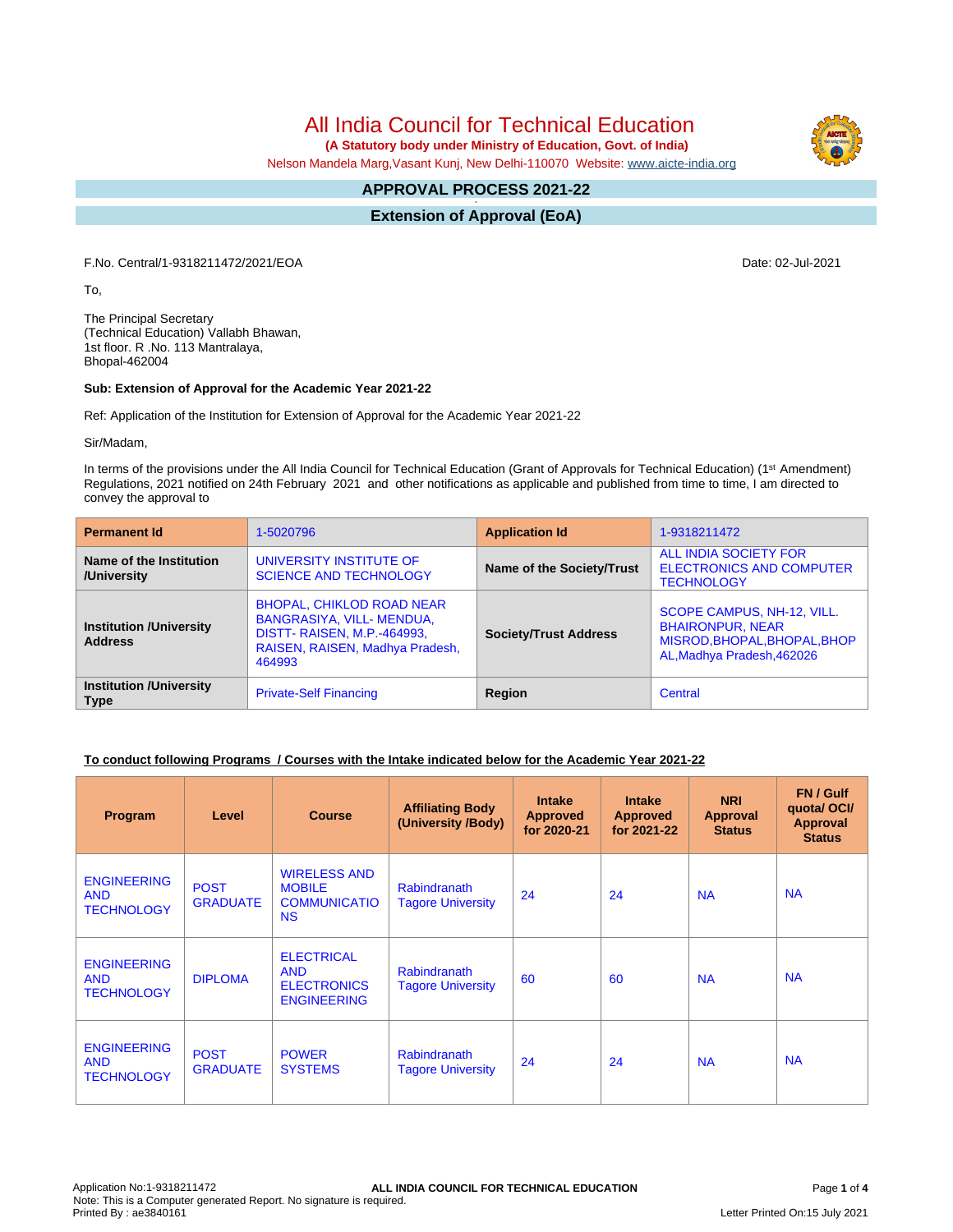| <b>MANAGEMENT</b>                                     | <b>POST</b><br><b>GRADUATE</b>  | <b>MBA</b>                                                                  | Rabindranath<br><b>Tagore University</b>        | 120 | 180 | <b>NA</b> | <b>NA</b> |
|-------------------------------------------------------|---------------------------------|-----------------------------------------------------------------------------|-------------------------------------------------|-----|-----|-----------|-----------|
| <b>ENGINEERING</b><br><b>AND</b><br><b>TECHNOLOGY</b> | <b>POST</b><br><b>GRADUATE</b>  | <b>PRODUCTION</b><br><b>ENGINEERING</b>                                     | Rabindranath<br><b>Tagore University</b>        | 24  | 24  | <b>NA</b> | <b>NA</b> |
| <b>ENGINEERING</b><br><b>AND</b><br><b>TECHNOLOGY</b> | <b>POST</b><br><b>GRADUATE</b>  | <b>VLSI</b>                                                                 | <b>Rabindranath</b><br><b>Tagore University</b> | 24  | 24  | <b>NA</b> | <b>NA</b> |
| <b>ENGINEERING</b><br><b>AND</b><br><b>TECHNOLOGY</b> | <b>UNDER</b><br><b>GRADUATE</b> | <b>COMPUTER</b><br><b>SCIENCE AND</b><br><b>ENGINEERING</b>                 | Rabindranath<br><b>Tagore University</b>        | 60  | 60  | <b>NA</b> | <b>NA</b> |
| <b>ENGINEERING</b><br><b>AND</b><br><b>TECHNOLOGY</b> | <b>UNDER</b><br><b>GRADUATE</b> | <b>ELECTRONICS &amp;</b><br><b>COMMUNICATIO</b><br><b>N ENGG</b>            | Rabindranath<br><b>Tagore University</b>        | 60  | 60  | <b>NA</b> | <b>NA</b> |
| <b>ENGINEERING</b><br><b>AND</b><br><b>TECHNOLOGY</b> | <b>UNDER</b><br><b>GRADUATE</b> | <b>MECHANICAL</b><br><b>ENGINEERING</b>                                     | Rabindranath<br><b>Tagore University</b>        | 60  | 60  | <b>NA</b> | <b>NA</b> |
| <b>ENGINEERING</b><br><b>AND</b><br><b>TECHNOLOGY</b> | <b>POST</b><br><b>GRADUATE</b>  | <b>COMPUTER</b><br><b>SCIENCE AND</b><br><b>ENGINEERING</b>                 | Rabindranath<br><b>Tagore University</b>        | 18  | 18  | <b>NA</b> | <b>NA</b> |
| <b>ENGINEERING</b><br><b>AND</b><br><b>TECHNOLOGY</b> | <b>POST</b><br><b>GRADUATE</b>  | <b>CIVIL</b><br><b>ENGINEERING</b>                                          | Rabindranath<br><b>Tagore University</b>        | 24  | 24  | <b>NA</b> | <b>NA</b> |
| <b>ENGINEERING</b><br><b>AND</b><br><b>TECHNOLOGY</b> | <b>POST</b><br><b>GRADUATE</b>  | THERMAL<br><b>ENGINEERING</b>                                               | Rabindranath<br><b>Tagore University</b>        | 24  | 24  | <b>NA</b> | <b>NA</b> |
| <b>ENGINEERING</b><br><b>AND</b><br><b>TECHNOLOGY</b> | <b>UNDER</b><br><b>GRADUATE</b> | <b>ELECTRICAL</b><br><b>AND</b><br><b>ELECTRONICS</b><br><b>ENGINEERING</b> | Rabindranath<br><b>Tagore University</b>        | 60  | 60  | <b>NA</b> | <b>NA</b> |
| <b>ENGINEERING</b><br><b>AND</b><br><b>TECHNOLOGY</b> | <b>DIPLOMA</b>                  | <b>CIVIL</b><br><b>ENGINEERING</b>                                          | Rabindranath<br><b>Tagore University</b>        | 120 | 120 | <b>NA</b> | <b>NA</b> |
| <b>ENGINEERING</b><br><b>AND</b><br><b>TECHNOLOGY</b> | <b>DIPLOMA</b>                  | <b>MECHANICAL</b><br><b>ENGINEERING</b>                                     | Rabindranath<br><b>Tagore University</b>        | 120 | 120 | <b>NA</b> | <b>NA</b> |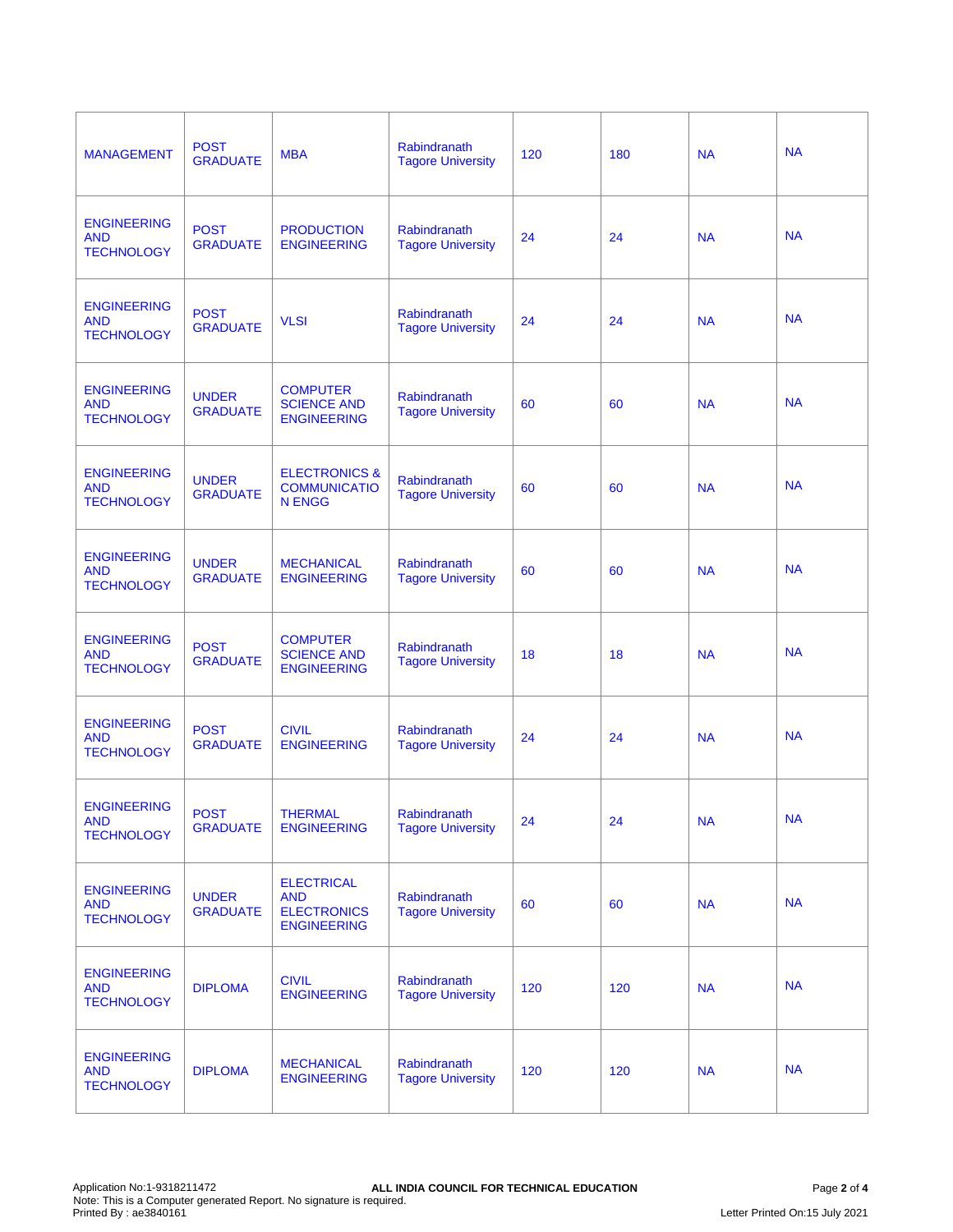| <b>ENGINEERING</b><br><b>AND</b><br><b>TECHNOLOGY</b> | <b>UNDER</b><br><b>GRADUATE</b> | <b>CIVIL</b><br><b>ENGINEERING</b>                                                | Rabindranath<br><b>Tagore University</b> | 60          | -60        | <b>NA</b> | <b>NA</b> |
|-------------------------------------------------------|---------------------------------|-----------------------------------------------------------------------------------|------------------------------------------|-------------|------------|-----------|-----------|
| <b>ENGINEERING</b><br><b>AND</b><br><b>TECHNOLOGY</b> | <b>UNDER</b><br><b>GRADUATE</b> | <b>ARTIFICIAL</b><br><b>INTELLIGENCE</b><br><b>AND MACHINE</b><br><b>LEARNING</b> | Rabindranath<br><b>Tagore University</b> | $\mathbf 0$ | $30^{#}\%$ | <b>NA</b> | <b>NA</b> |

## Approved New Course(s)

### **Course(s) Applied for Closure by the Institution for the Academic Year 2021-22**

| <b>Program</b>                                        | Level                           | <b>Course</b>                           | <b>Affiliating Body</b><br>(Univ/Body)   | <b>Course Closure Status</b> |
|-------------------------------------------------------|---------------------------------|-----------------------------------------|------------------------------------------|------------------------------|
| <b>ENGINEERING</b><br><b>AND</b><br><b>TECHNOLOGY</b> | <b>UNDER</b><br><b>GRADUATE</b> | <b>INFORMATION</b><br><b>TECHNOLOGY</b> | Rabindranath<br><b>Tagore University</b> | Approved                     |

\$ Due to non-submission of NOC's from University / Board and / or State Government

# **It is mandatory to comply with all the essential requirements as given in APH 2021-22 (Appendix 6)**

# **Important Instructions**

- 1. The State Government/ UT/ Directorate of Technical Education/ Directorate of Medical Education shall ensure that 10% of reservation for Economically Weaker Section (EWS) as per the reservation policy for admission, operational from the Academic year 2019-20 is implemented without affecting the reservation percentages of SC/ ST/ OBC/ General. However, this would not be applicable in the case of Minority Institutions referred to the Clause (1) of Article 30 of Constitution of India. Such Institution shall be permitted to increase in annual permitted strength over a maximum period of two years.
- 2. The Institution offering courses earlier in the Regular Shift, First Shift, Second Shift/Part Time now amalgamated as total intake shall have to fulfil all facilities such as Infrastructure, Faculty and other requirements as per the norms specified in the Approval Process Handbook 2021-22 for the Total Approved Intake. Further, the Institutions Deemed to be Universities/ Institutions having Accreditation/ Autonomy status shall have to maintain the Faculty: Student ratio as specified in the Approval Process Handbook.
- 3. Strict compliance of Anti-Ragging Regulation, Establishment of Committee for SC/ ST, Establishment of Internal Complaint Committee (ICC), Establishment of Online Grievance Redressal Mechanism, Barrier Free Built Environment for disabled and elderly persons, Fire and Safety Certificate should be maintained as per the provisions made in Approval Process Handbook and AICTE Regulation notified from time to time.
- 4. In case of any differences in content in this Computer generated Extension of Approval Letter, the content/information as approved by the Executive Council / General Council as available on the record of AICTE shall be final and binding.

**Prof.Rajive Kumar Member Secretary, AICTE**

Copy \*\* to:

- **1. The Director of Technical Education\*\*, Madhya Pradesh**
- **2**. **The Registrar\*\*,** Rabindranath Tagore University